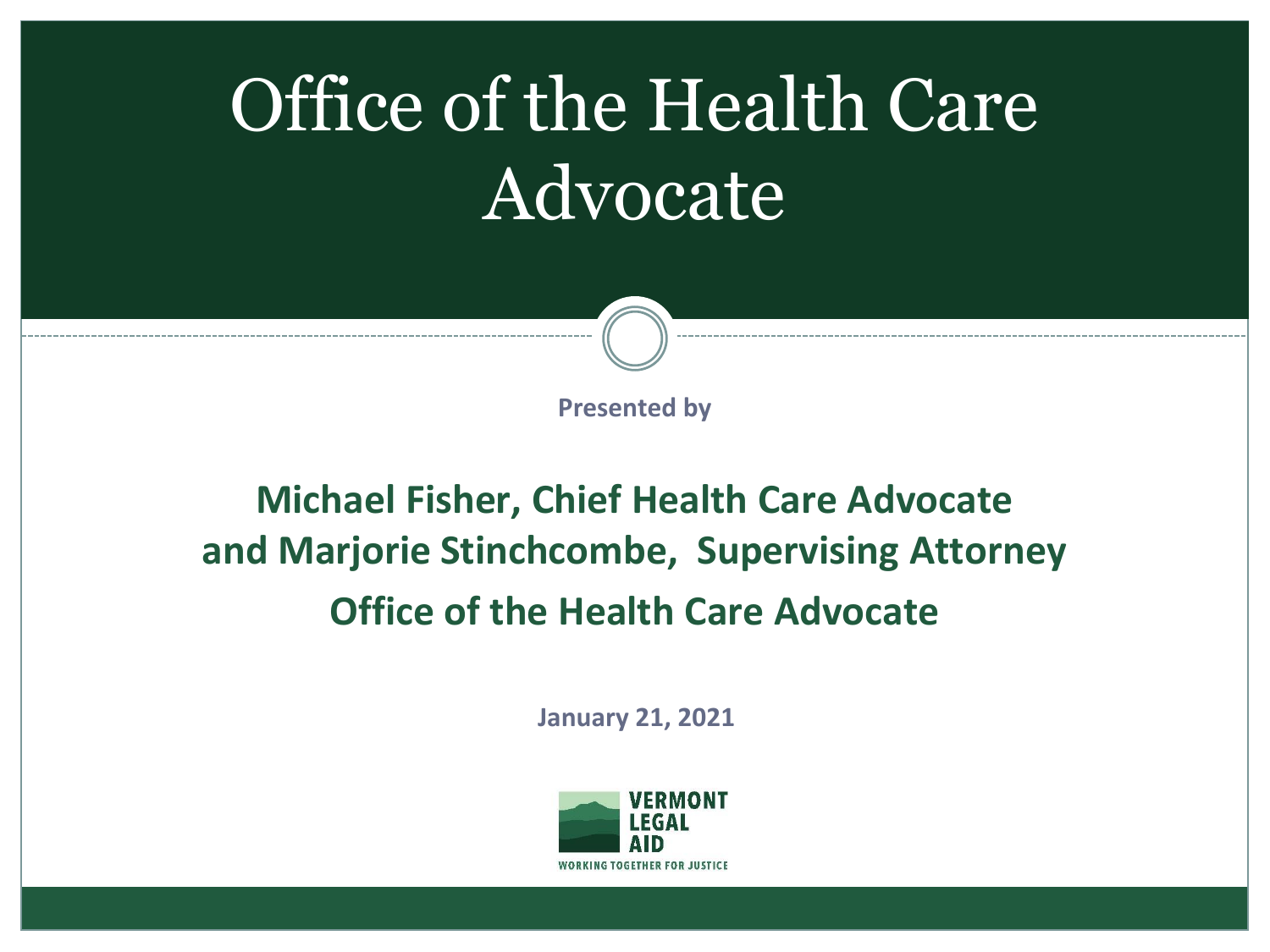#### Today's Agenda

- Who we are HCA Advocacy Team and Policy Team
- Case stories
- Special COVID related rules
- Resources
- Questions



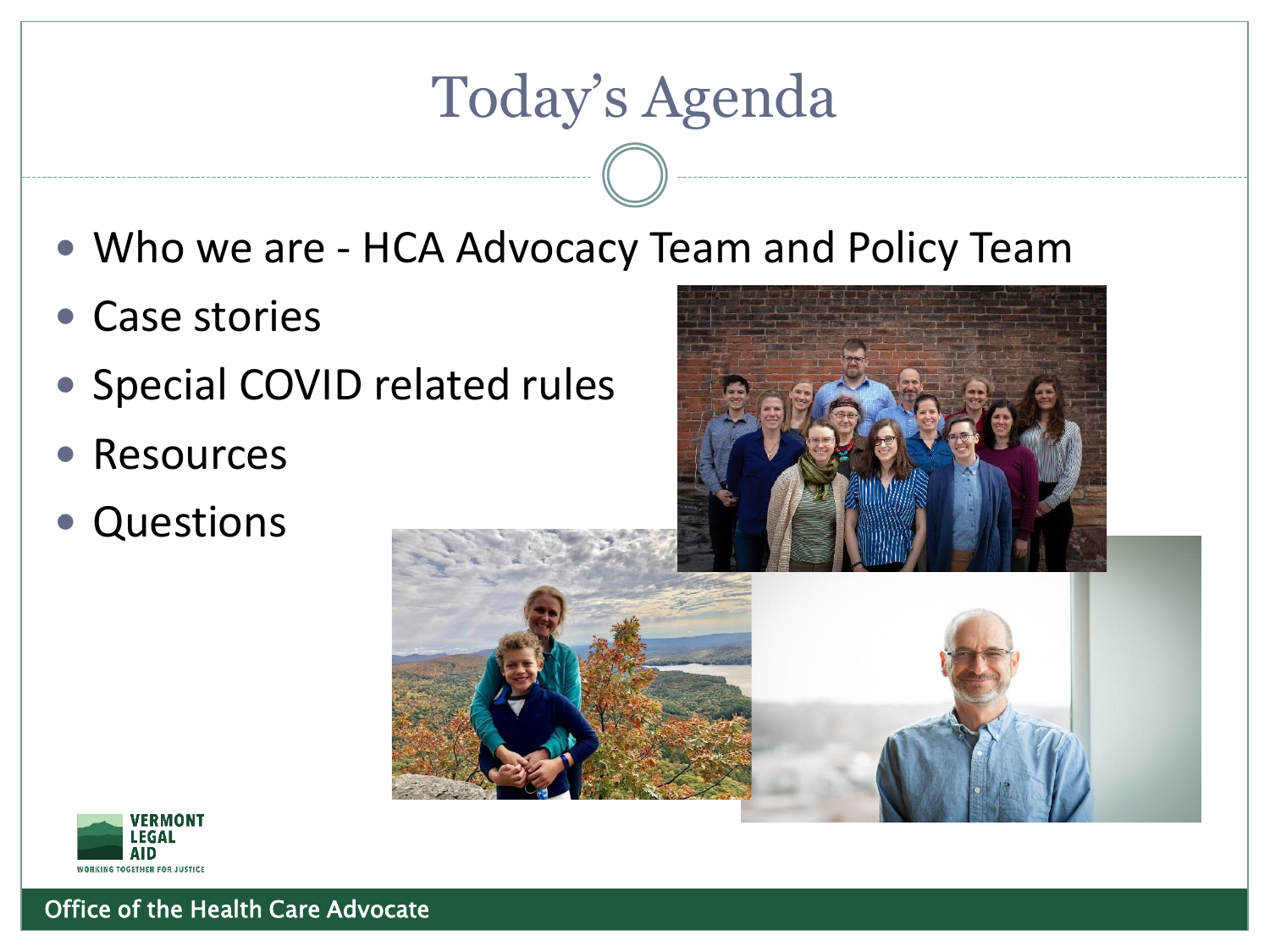# The HCA is independent

- We are part of Vermont Legal Aid, an independent, non-profit legal firm.
- Brief History



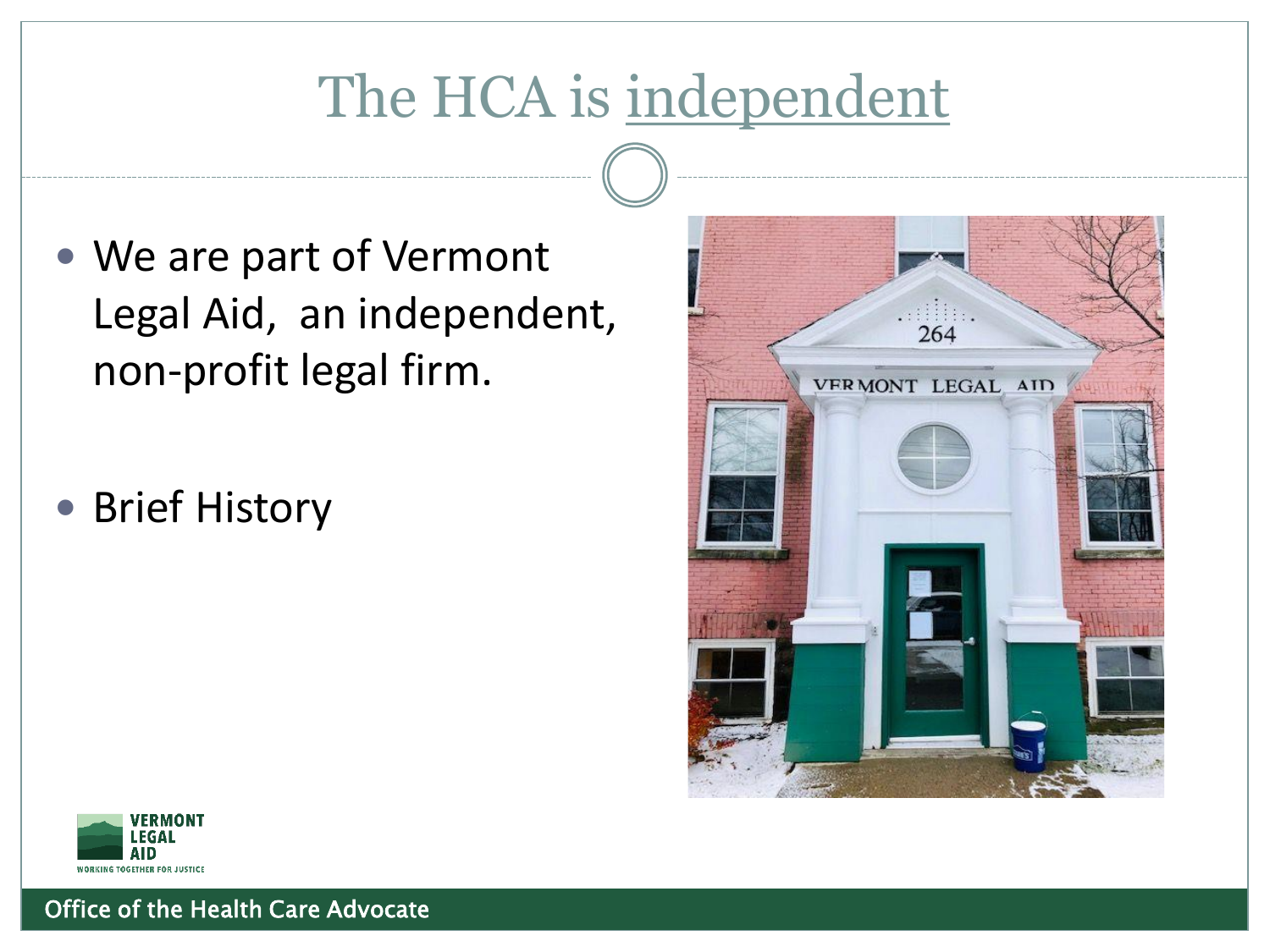#### HCA overview



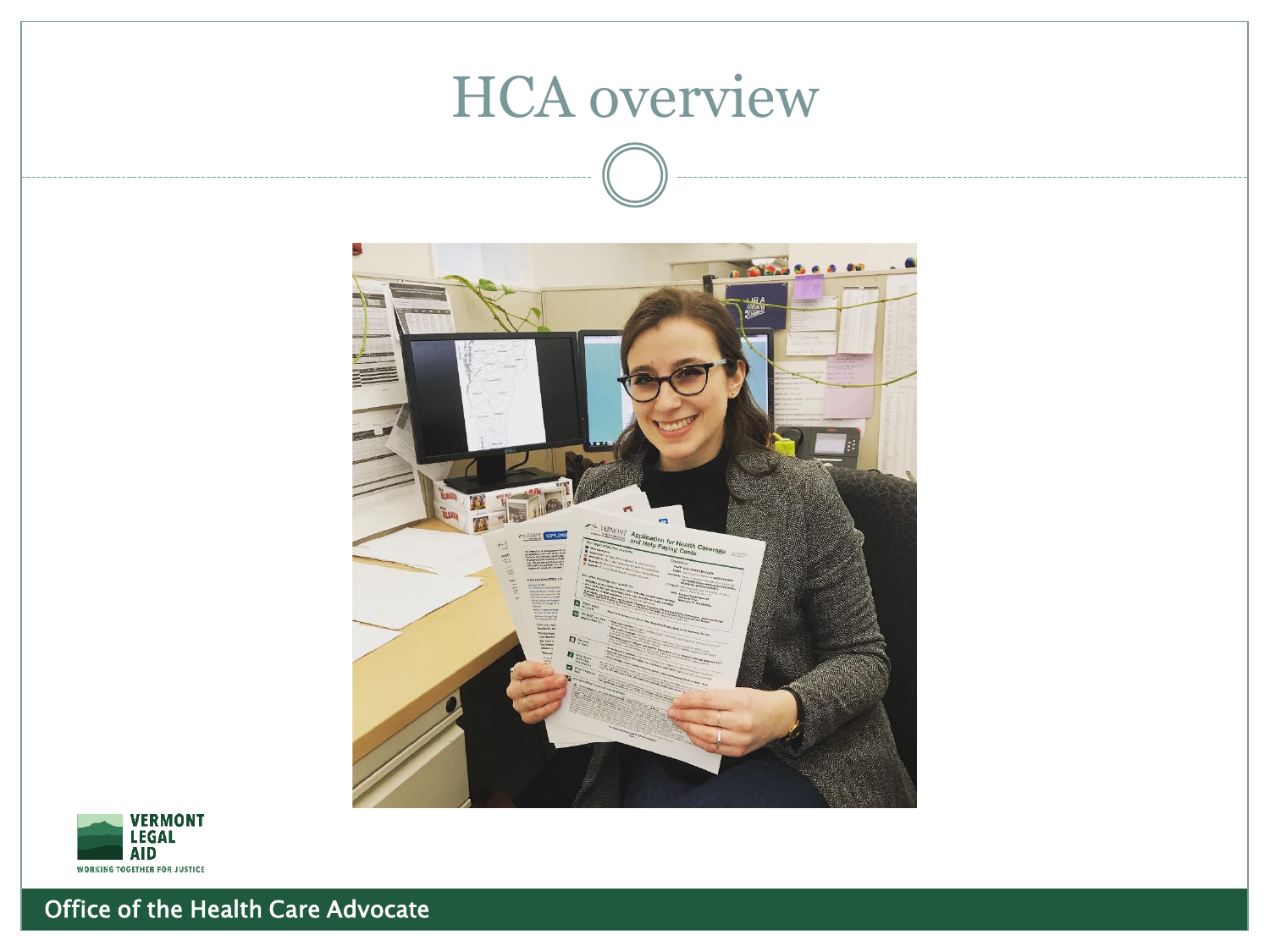#### HCA updates

- HCA has been working remotely since March 2020 and expects to be remote until at least the spring of 2021.
- We have grown to a team of 8 advocates, a supervising attorney, communications coordinator and a policy team.
- We take about 300 cases a month
- We are a free resource and available to all Vermonters
- Helpline number: 1-800-917-7787
- <https://vtlawhelp.org/health>

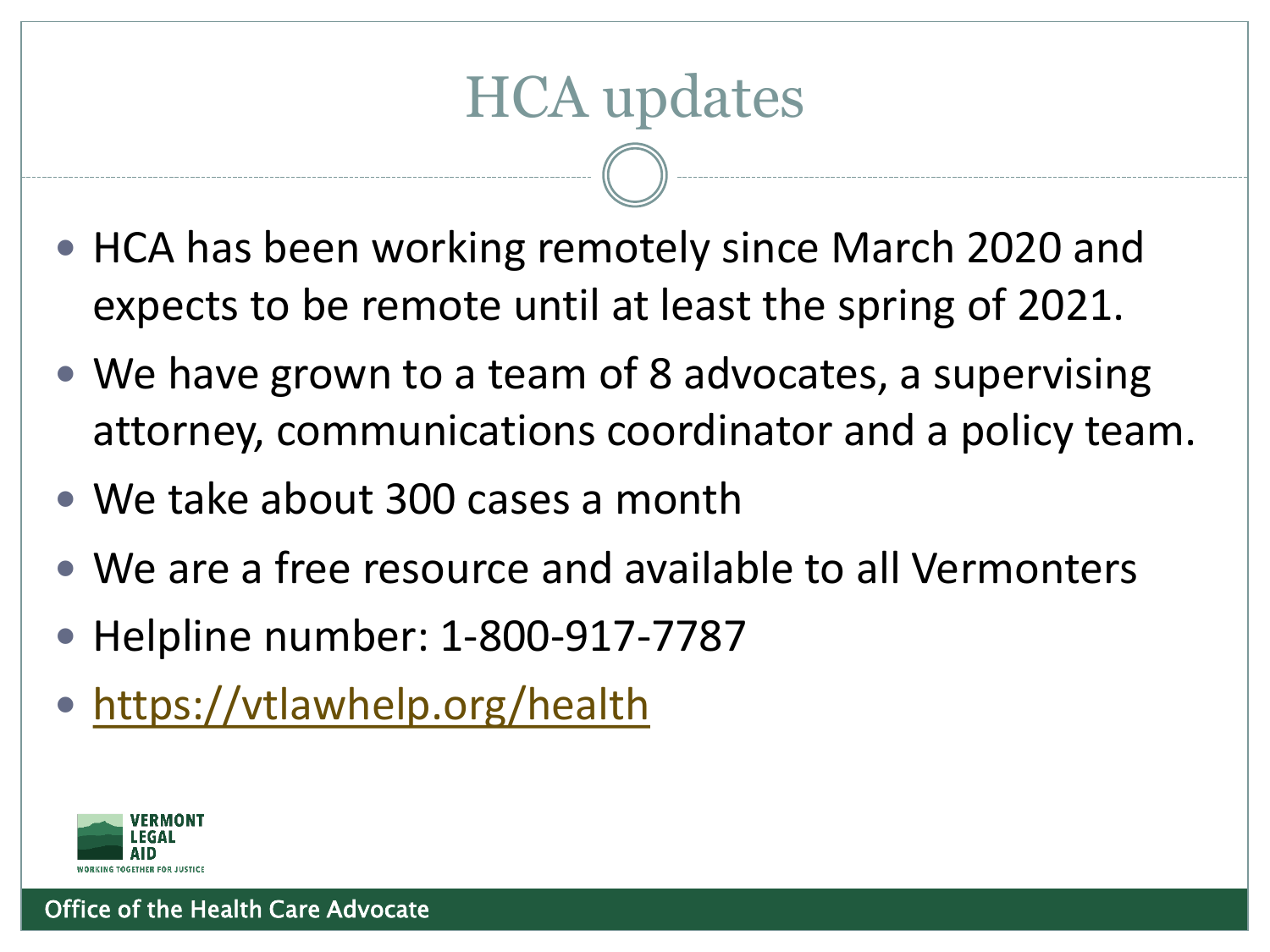#### What types of cases we help on

We divide our cases in broad categories:

- Access to Care
- Eligibility for state and federal health care programs
- Consumer Education
- Billing Problems
- Complaints
- Buying Insurance

The top areas for calls are **Access to Care and Eligibility**.

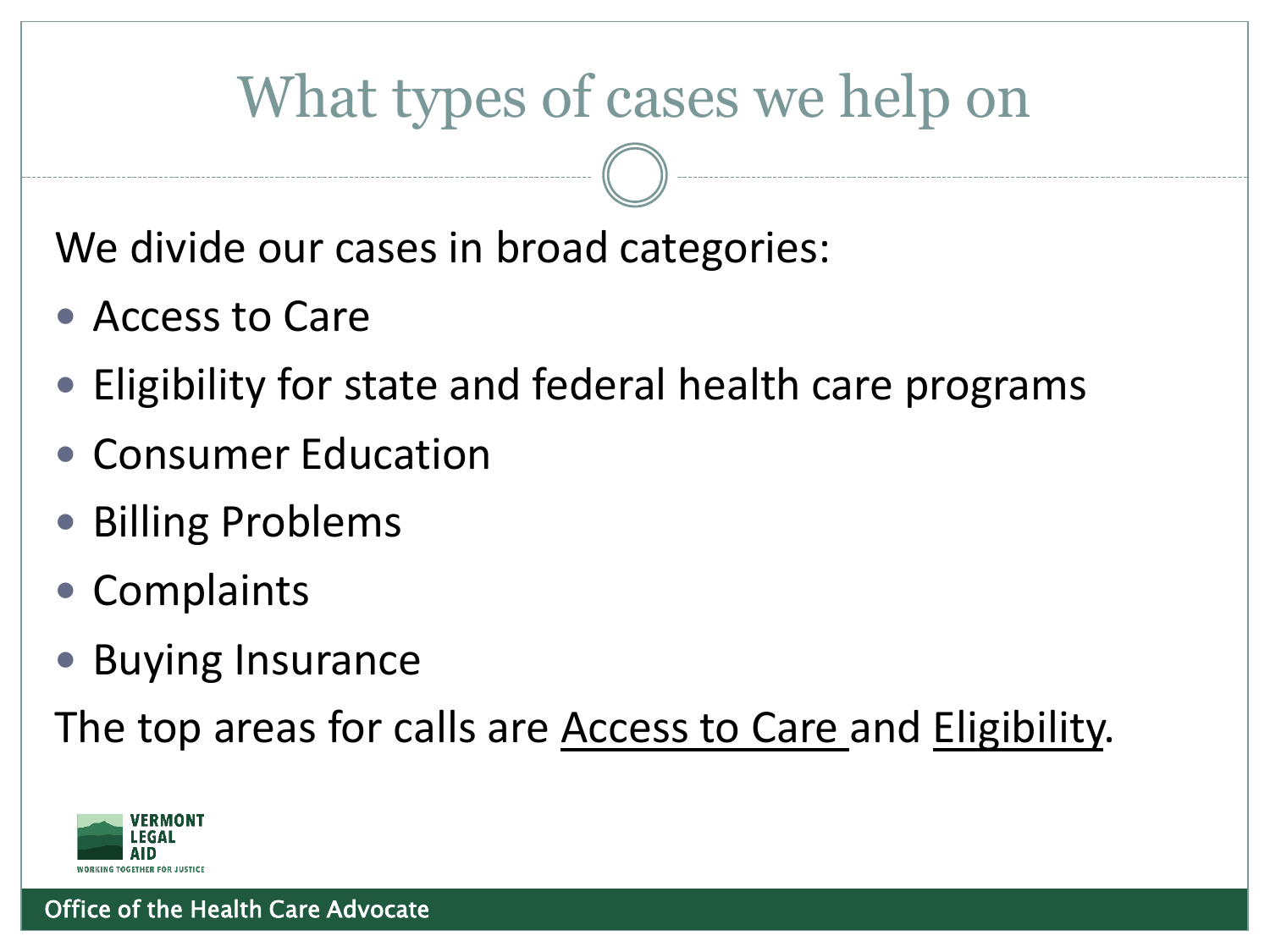Phoebe's story

Case example: Phoebe just moved to Vermont. She is on COBRA. She is unemployed and receiving unemployment compensation. She also has just been diagnosed with a chronic condition and needs a prescription.

What can the HCA do?



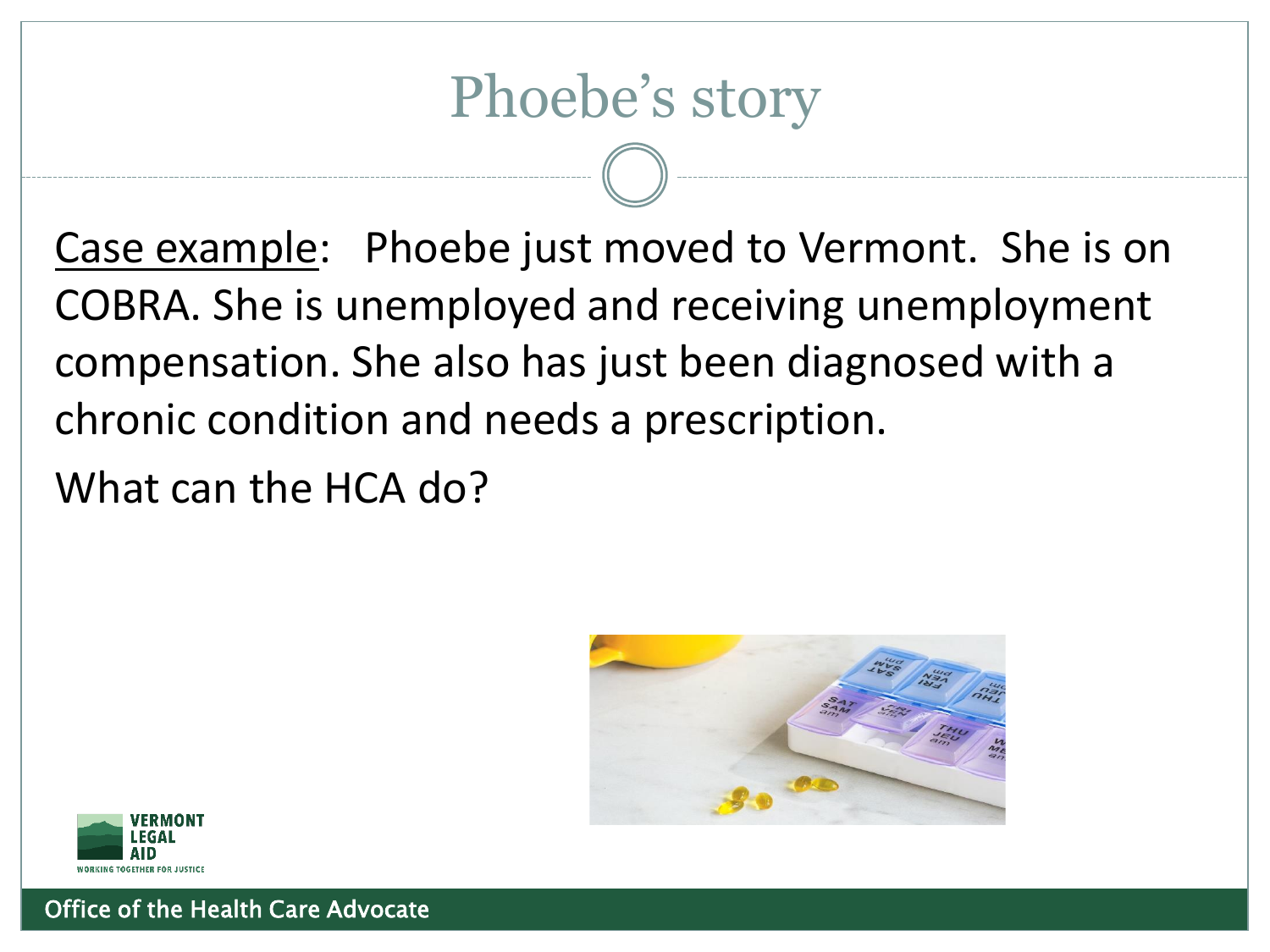#### HCA next steps

- Assess if Phoebe is eligible for Medicaid or a Special Enrollment Period (SEP) on Vermont Health Connect. (VHC)
- Find out about her monthly income. In Phoebe's case it was unemployment. Determine if the unemployment counts for Medicaid or Advance Premium Tax Credit (subsidy that helps pay for VHC plans)
- Assess if it is feasible for her to stay on COBRA. Typically, COBRA is too expensive to be on for the long-term.
- Moving to Vermont makes her eligible for a Special Enrollment Period (SEP) to enroll on VHC.
- You don't need a SEP for Medicaid. **You can apply for Medicaid at any time of the year.** In Phoebe's case, she was eligible for Medicaid.

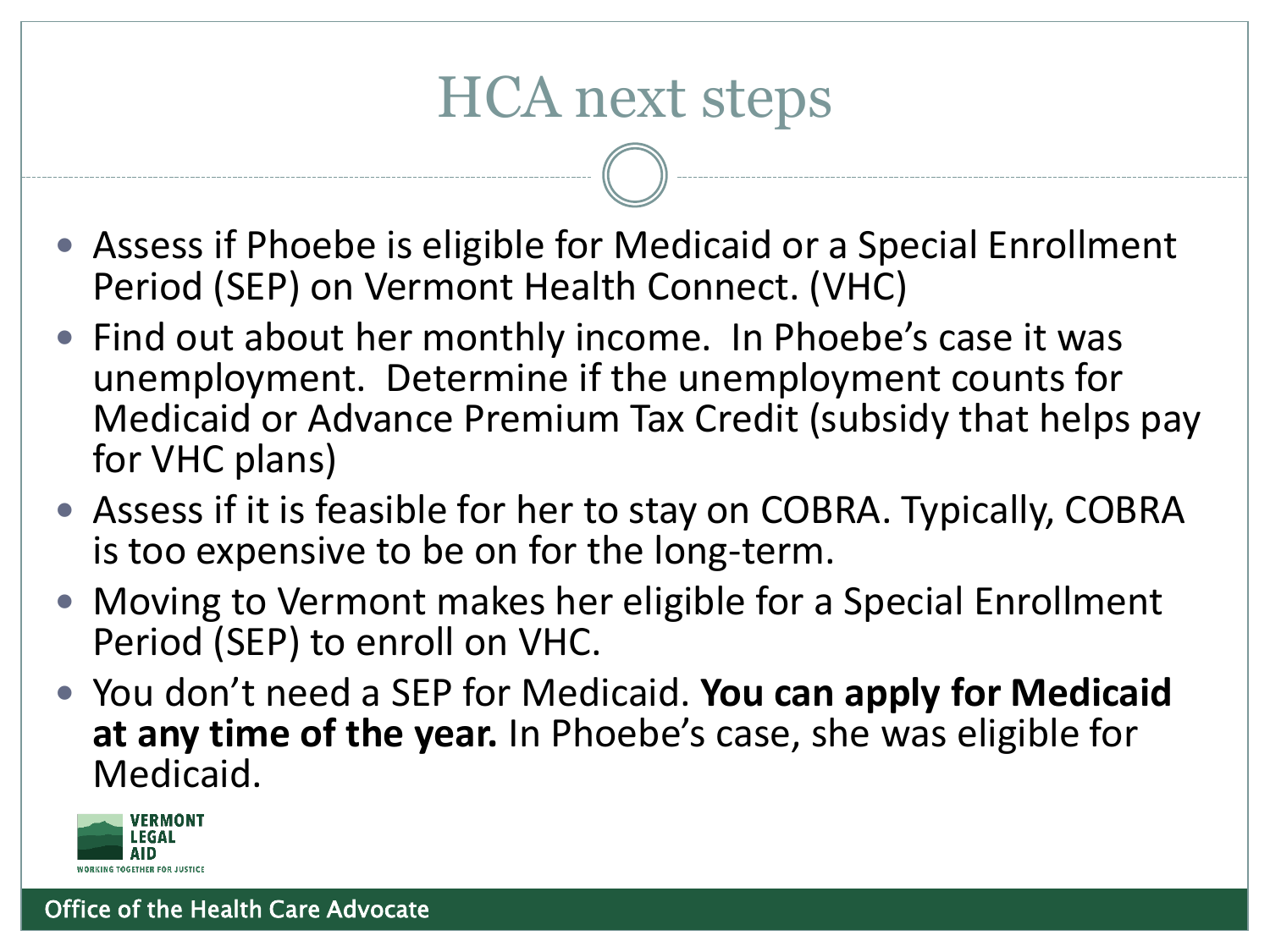#### HCA next steps

- Assist with her application
- Because of Phoebe's access to care issue, ask VHC for the application to be expedited.
- Ensure that Medicaid is active, and she can get her prescription.
- Refer to our sister agency Legal Services Vermont to answer any further questions about unemployment and any other public benefits.

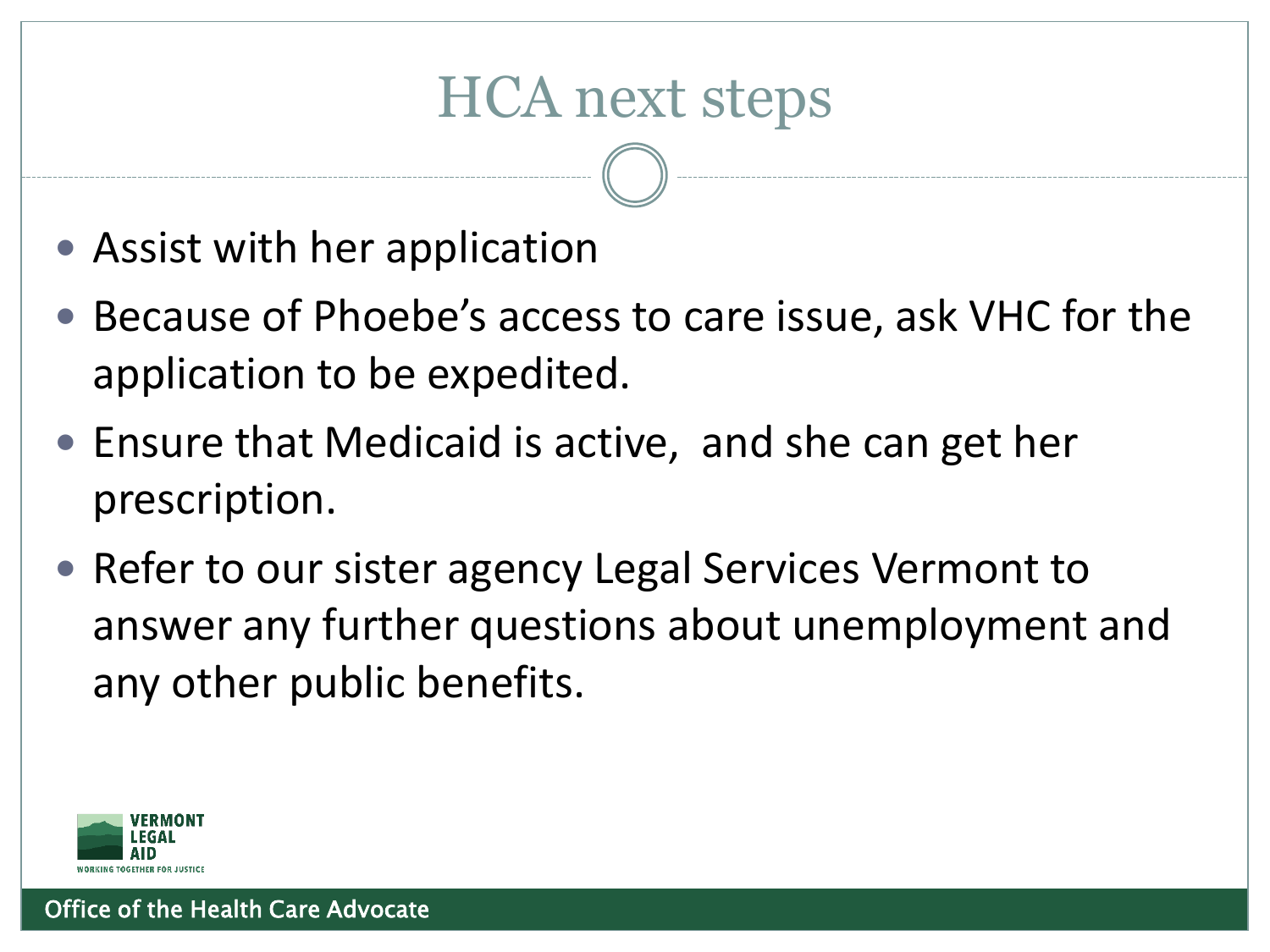#### Vivian's story

Vivian called the HCA because she was having trouble signing up for a plan on Vermont Health Connect. (VHC). Vivian had lost her job and her employer-based insurance. That meant she had a special enrollment period to get a health plan on VHC. When she applied online, however, it said she was not eligible because she had Medicare. Vivian was only in her thirties and had never been on Medicare. The HCA contacted VHC and alerted it to this glitch. The HCA advocates had noticed multiple consumers having the same issue as Vivian. VHC discovered a software issue was causing it. They were able to resolve it, so Vivian was able to complete the application. She was found eligible for Advance Premium Tax Credit to help reduce her monthly premium and was able to enroll on the plan.

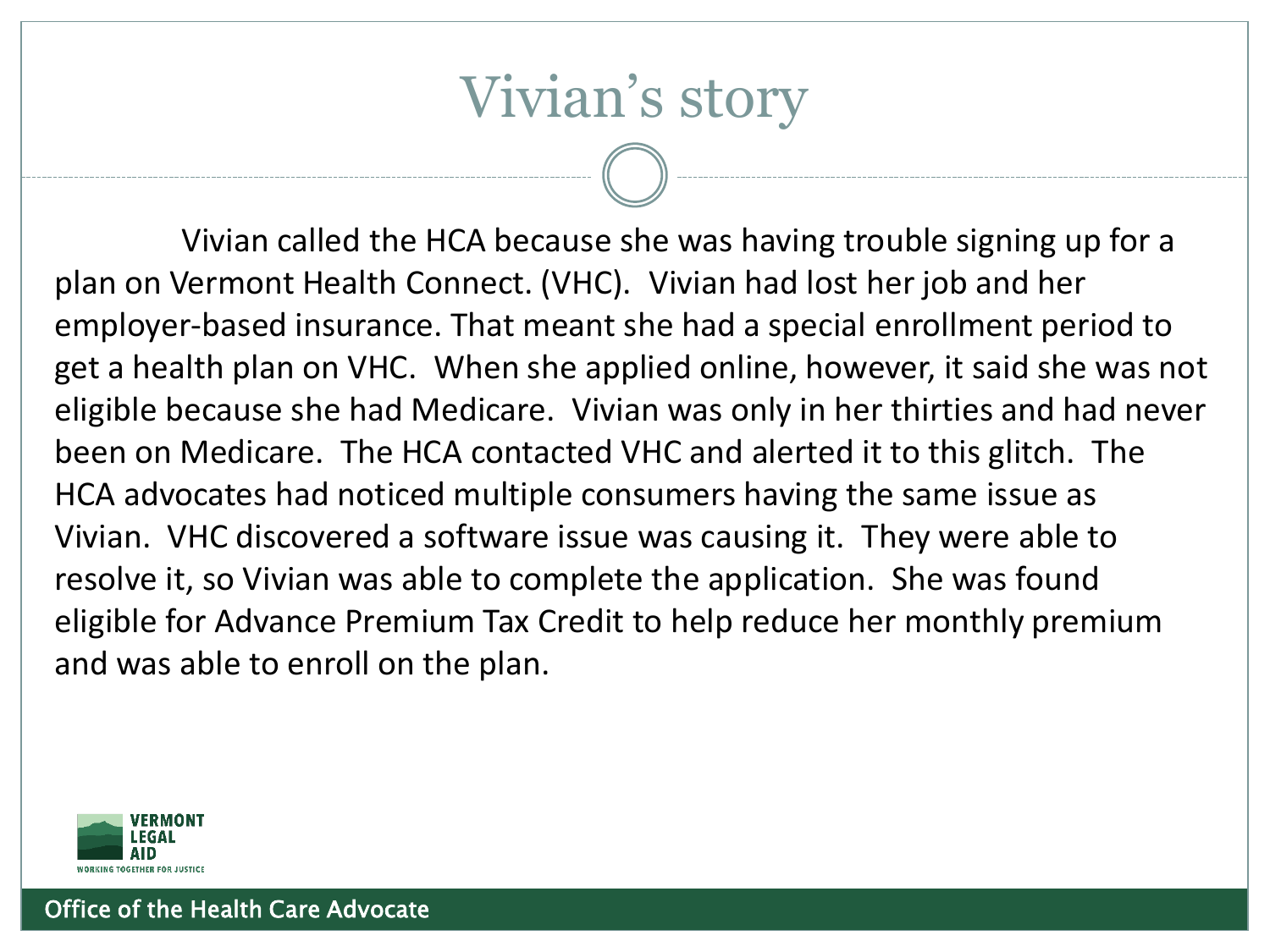## Policy Team

- Legislative advocacy
- Insurance rate review
- Hospital budgets
- ACO Budget
- Certificates of Need
- Track and comment on proposed rules (State and Fed)
- Participate on many boards and committees such as: Medicaid and Exchange Advisory Board, Vaccine Implementation Advisory Board and many more.

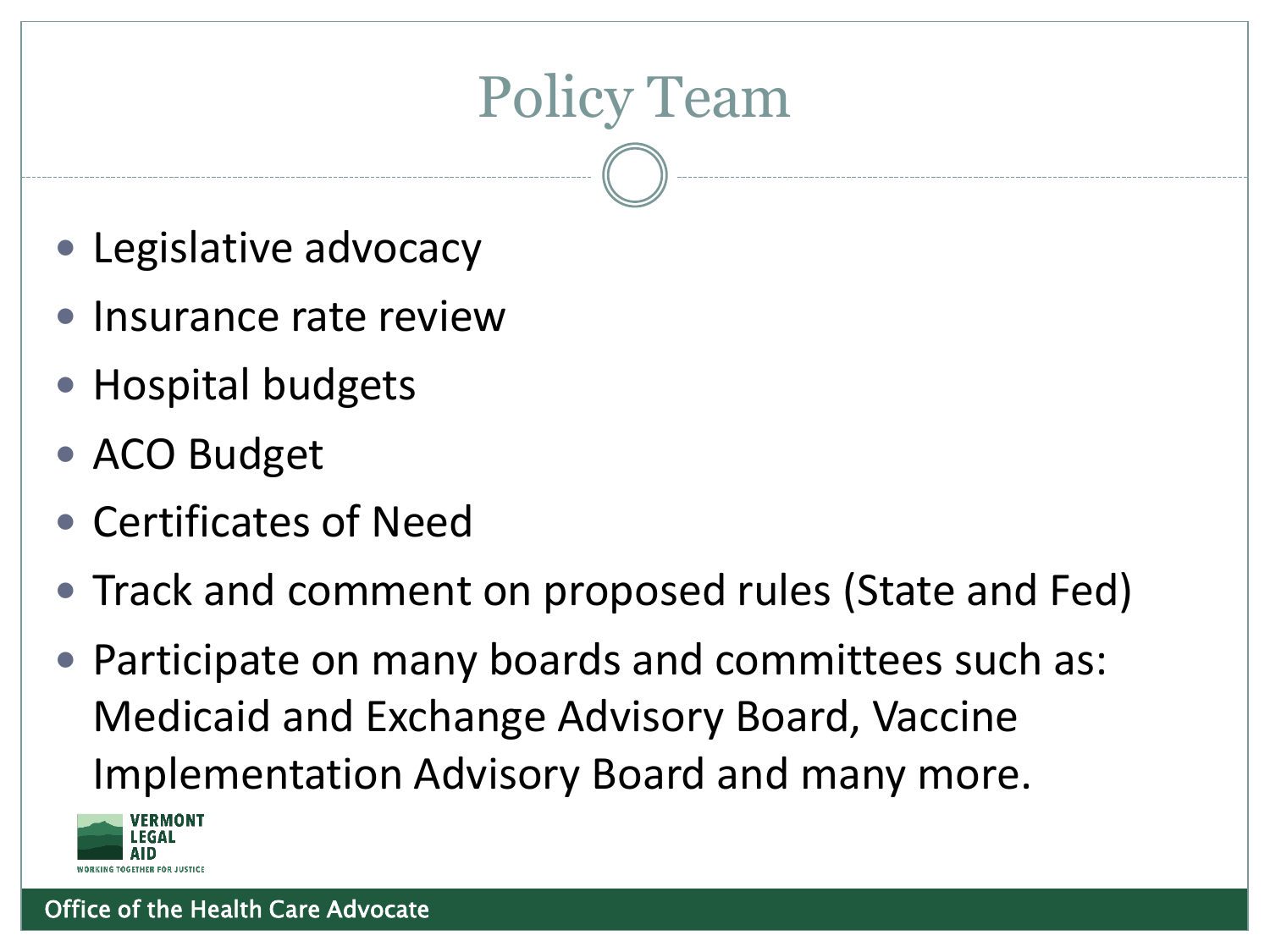#### Covid-19 changes: program closures

- No Medicaid, Dr. Dynasuar, VPharm, Medicare Savings Programs (MSP) closures or reviews during the Federal Public Health Emergency. (PHE)
- The Federal Public Health Emergency currently ends in April 20, 2021.
- **However**: a new rule in November 2020 allows the state to close some Medicaid beneficiaries who are no longer eligible before the end of the PHE. Impact will be mostly on the MABD (Medicaid for Aged Blind and Disabled) and MSP (Medicare Savings Program) population.
- Beneficiaries can't be closed *off all health programs entirely*—but they can be switched to other "Tier One" coverage.
- Rule is complicated and will be hard for consumers to understand.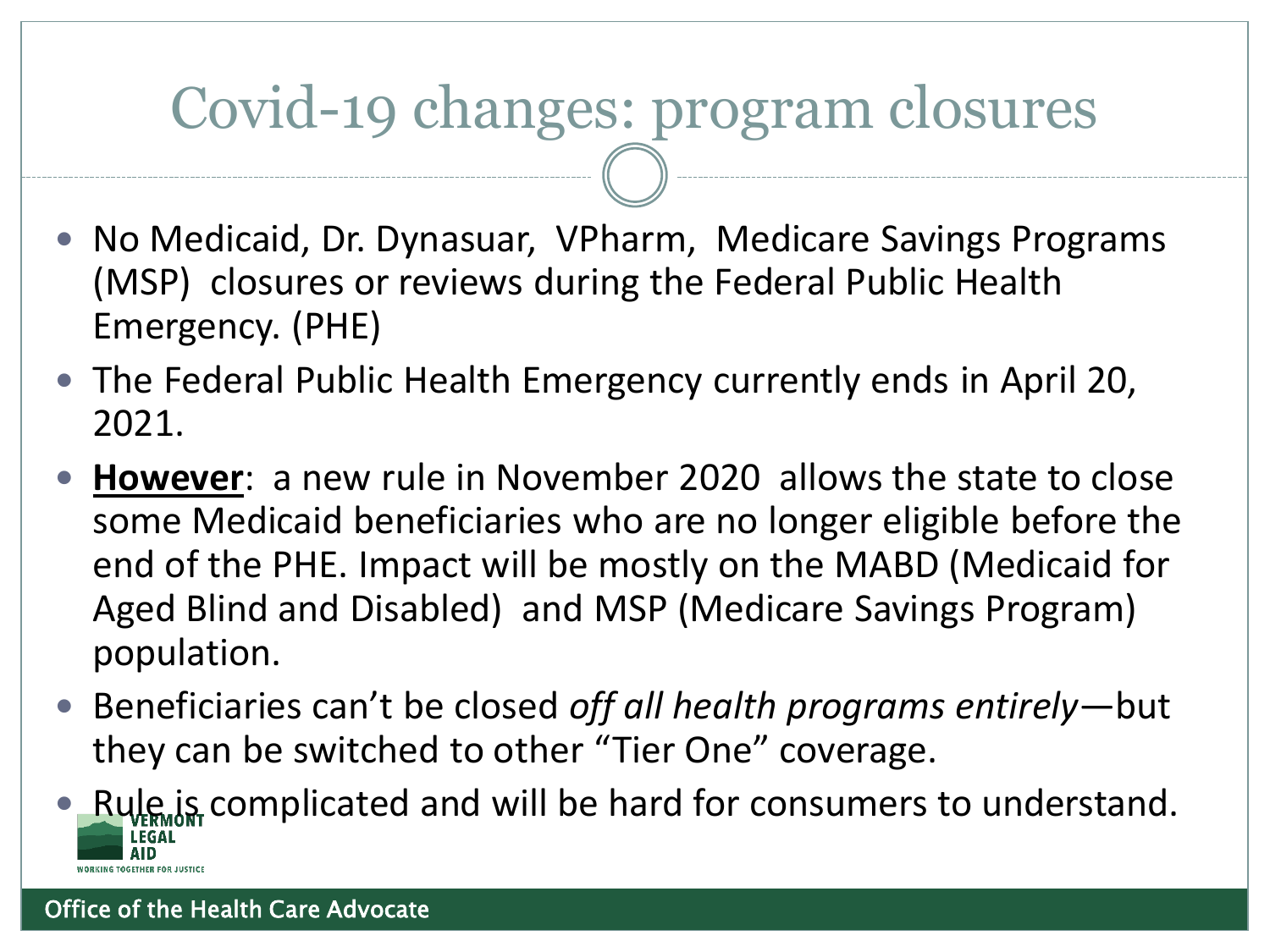#### COVID-19: Enrollment changes

- From April to August 2020, Vermont Health Connect (VHC) had a new Special Enrollment Period that allowed uninsured Vermonters to enroll on a plan.
- Normally, you can only enroll during Open Enrollment or if you have a qualifying event. HCA talked to 69 households about enrolling on coverage with this SEP.
- The plans (BC/BS and MVP) on VHC also extended their grace periods or did not close coverage during 2020. In 2021, they will start enforcing grace periods.
- Opened enrollment ended on December 15<sup>th</sup>.

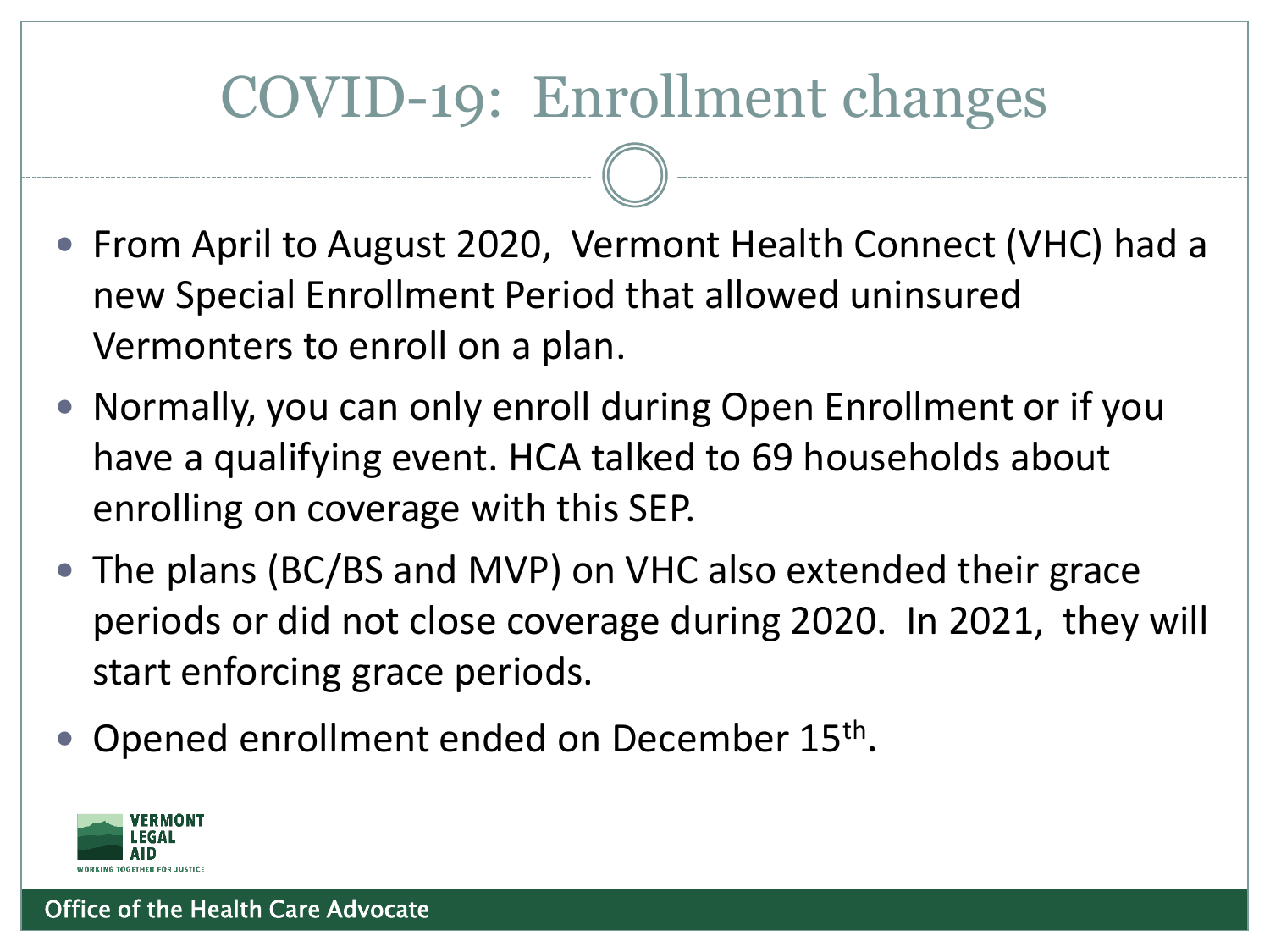#### COVID-19: Enrollment changes

- Medicaid is also waiving premiums for Dr. Dynasuar coverage for kids. Dr. Dynasaur premiums range from \$15 to \$60 per month.
- Medicaid is also temporarily waiving financial verifications for enrolling in health insurance. Applicants can self-attest to their income when they apply.

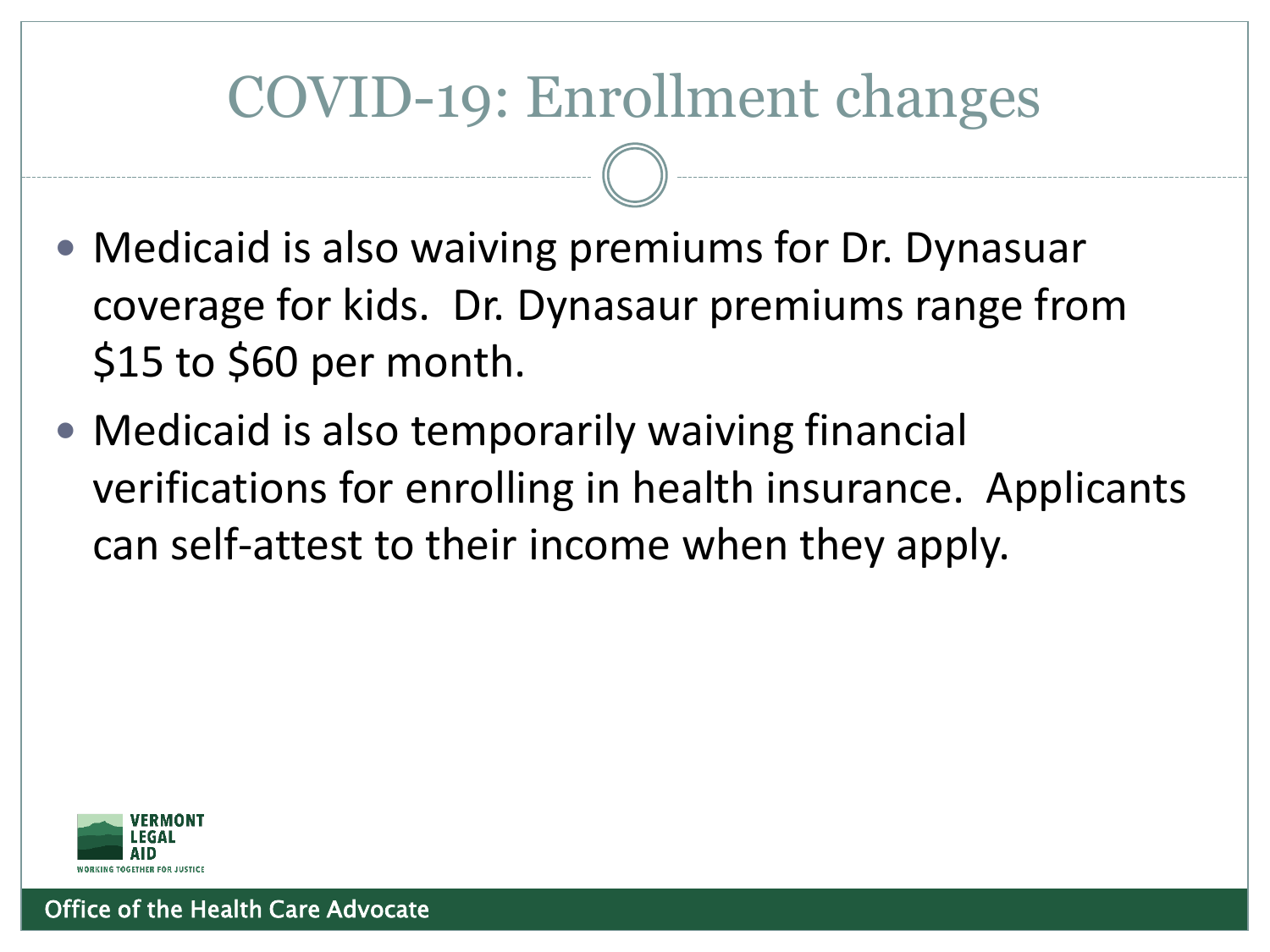## Covid-19: Medicaid coverage changes

- Copayments waived for medications that may be used to treat symptoms of COVID-19 and hospital outpatient services.
- Members may request early refills, up to 90 days
- Extended existing prescription prior authorization by six months for all drugs that are clinically appropriate to extend.
- Prior authorization waived for DME, including CGMs obtained from a pharmacy; dental including orthodontia, and imaging services.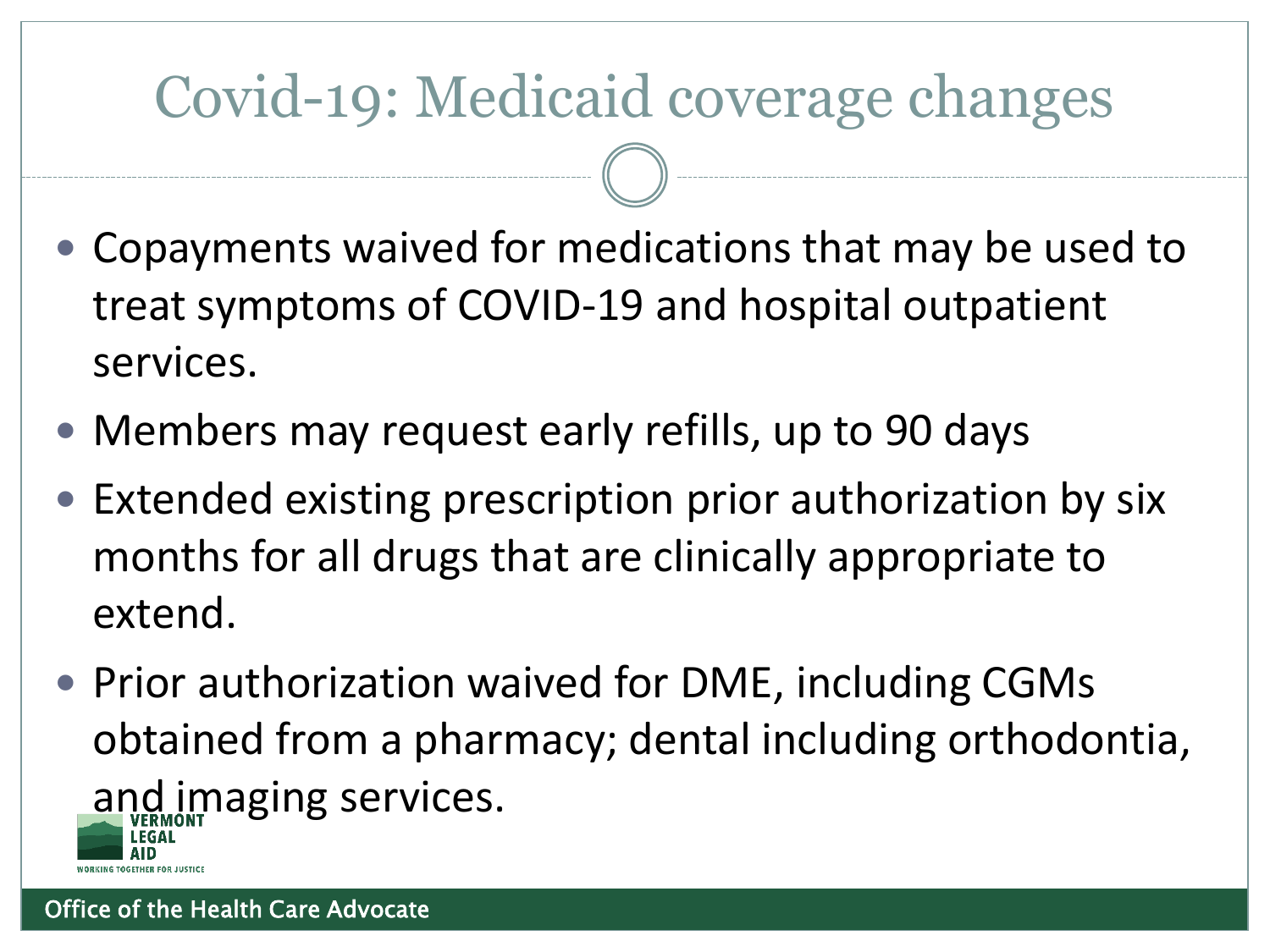#### COVID-19: new benefit programs

- Under the Cares Act, many Vermonters received \$600 a week in Pandemic Unemployment Compensation. (PUC).
- The second stimulus bill changed that amount to \$300 a week.
- PUC does not count for Medicaid eligibility, but it does count for Advance Premium Tax Credit. (the subsidies that help pay for the plans on the Vermont Health Connect)
- Some Vermonters also received Pandemic Unemployment Assistance (PUA). PUA does count for both Medicaid and APTC.
- Since the start of the pandemic, we have had 116 cases on unemployment and its impact on health benefits.

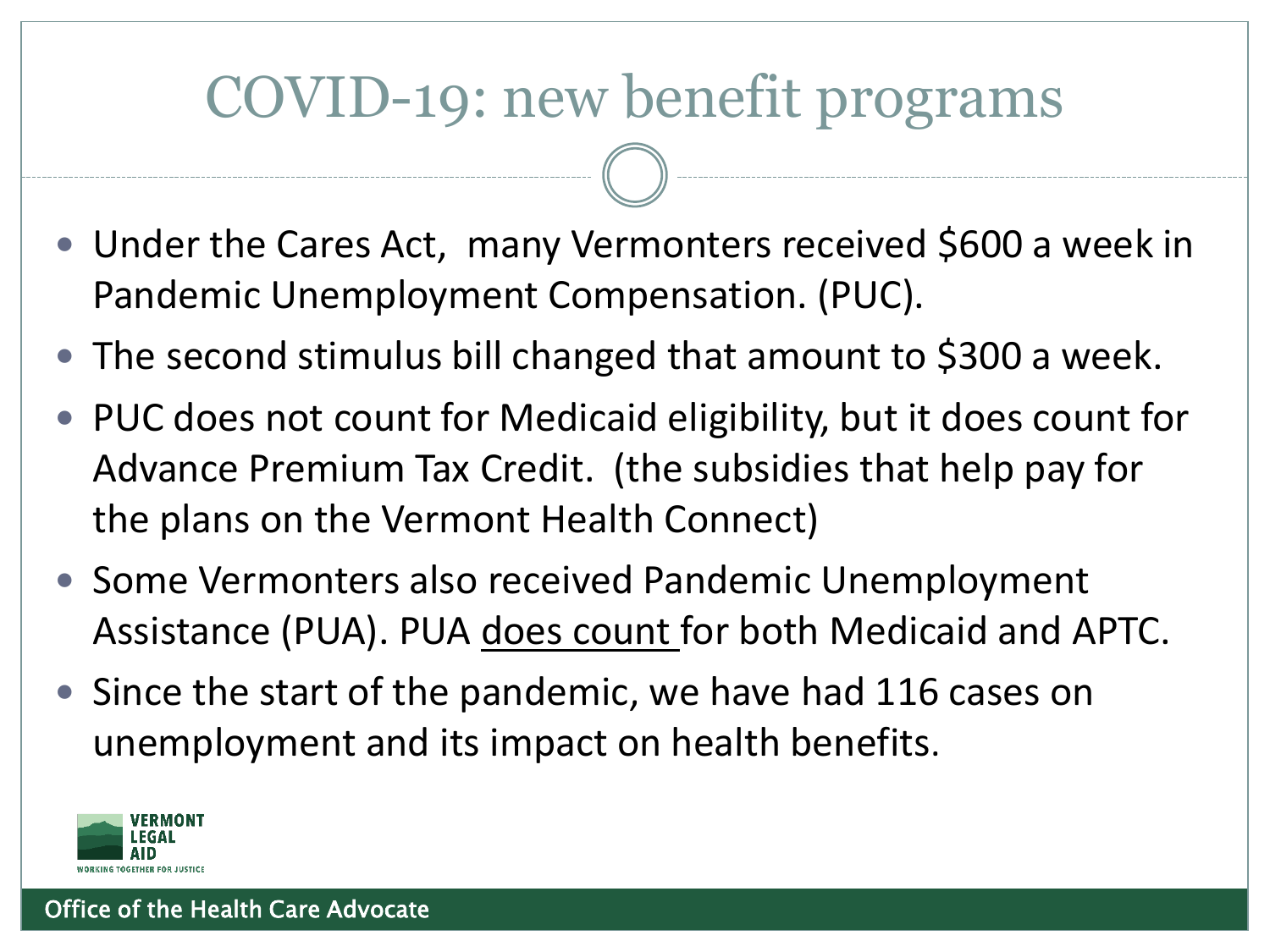

#### Resource Documents,

HCA Overview GMC Programs Chart

Premium Tax Credit Flier

HCA Quarterly Report Oct-Dec 2020